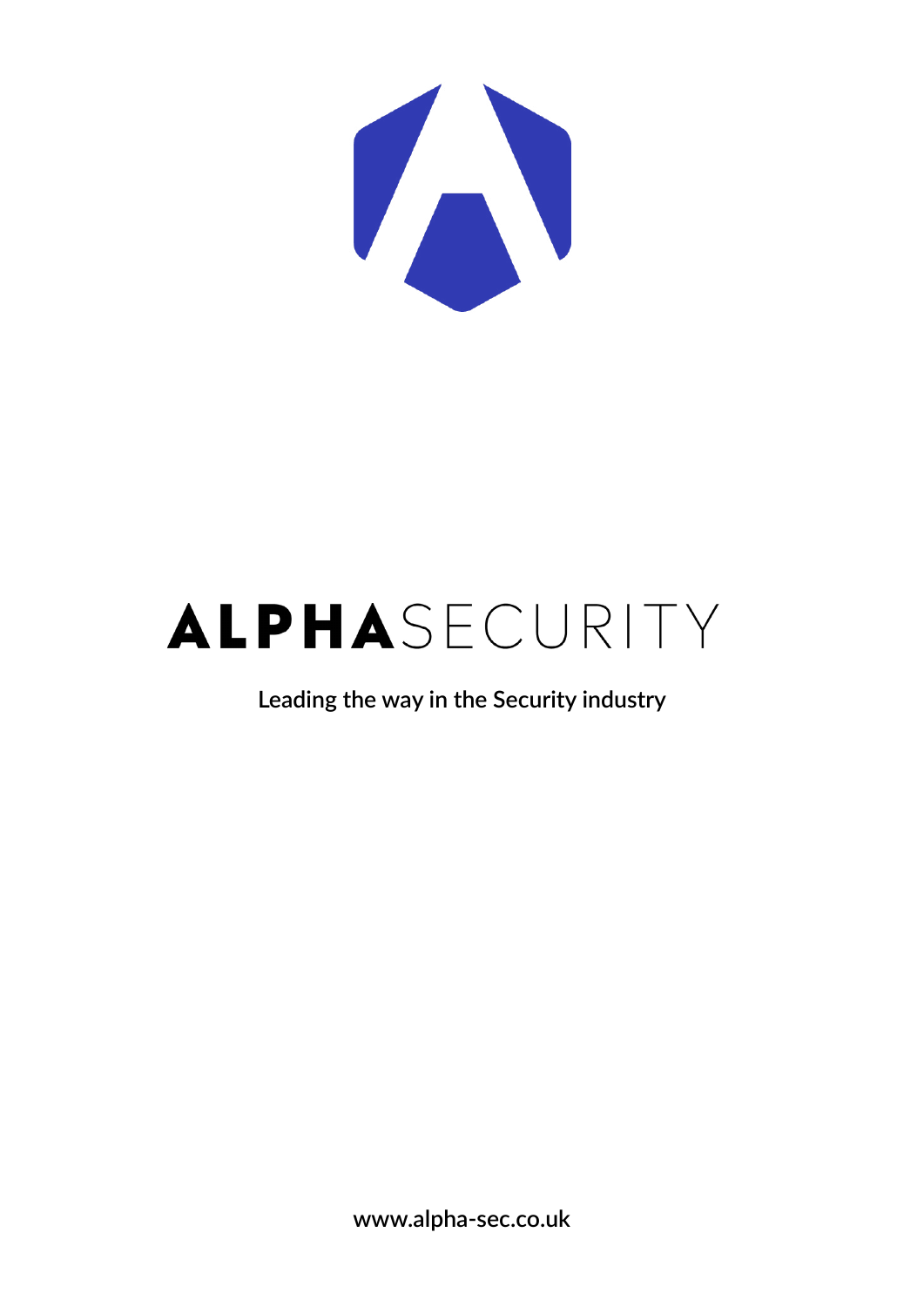# ALPHASECURI

# **ABOUT US**

Alpha security is the leading provider of static and event security in the North. We act for many blue chip clients and household names offering unrivalled service. We deliver excellence every day to each and every client, our culture embraces diversity and we provide our clients complete trust and peace of mind.

Our site management team will design and deliver bespoke security procedures tailored to your site and individual requirements.



# **WE'RE COMMITED TO CUSTOMER SERVICE & SAFETY**

With all clients we adopt a partnership approach to ensure their requirements are fully met and tailor each contract exclusively to every individual need. This has led to Alpha Security Group winning contracts with many blue-chip organisations and household names.



We are committed to customer service and safety, with all Front-Line SIA Licensed Guards vetted to BS7858:2012 level, and having to undertake a continuous program of professional development while working with the company.

# **OUR SERVICES**







Security Guard Services Event and Stadium Hotel and Retail Contract Cleaning

# **HOTEL AND RETAIL**

- Security officers SIA licenced and trained to BS7858:2012 level.
- Highly trained security staff offering a rapid response solution to any criminal activity or in store emergency.
- Cost effective multi role guards including first aid and fire safety protecting you and your customers while keeping costs down.
- Bespoke Solutions ranging from manned and static security to mobile retail security patrols.
- Visual deterrent minimising opportunities for shop lifters whether you are a small boutique, department store or supermarket we can provide a solution for you. Get in contact all us today for an unbeatable quote.





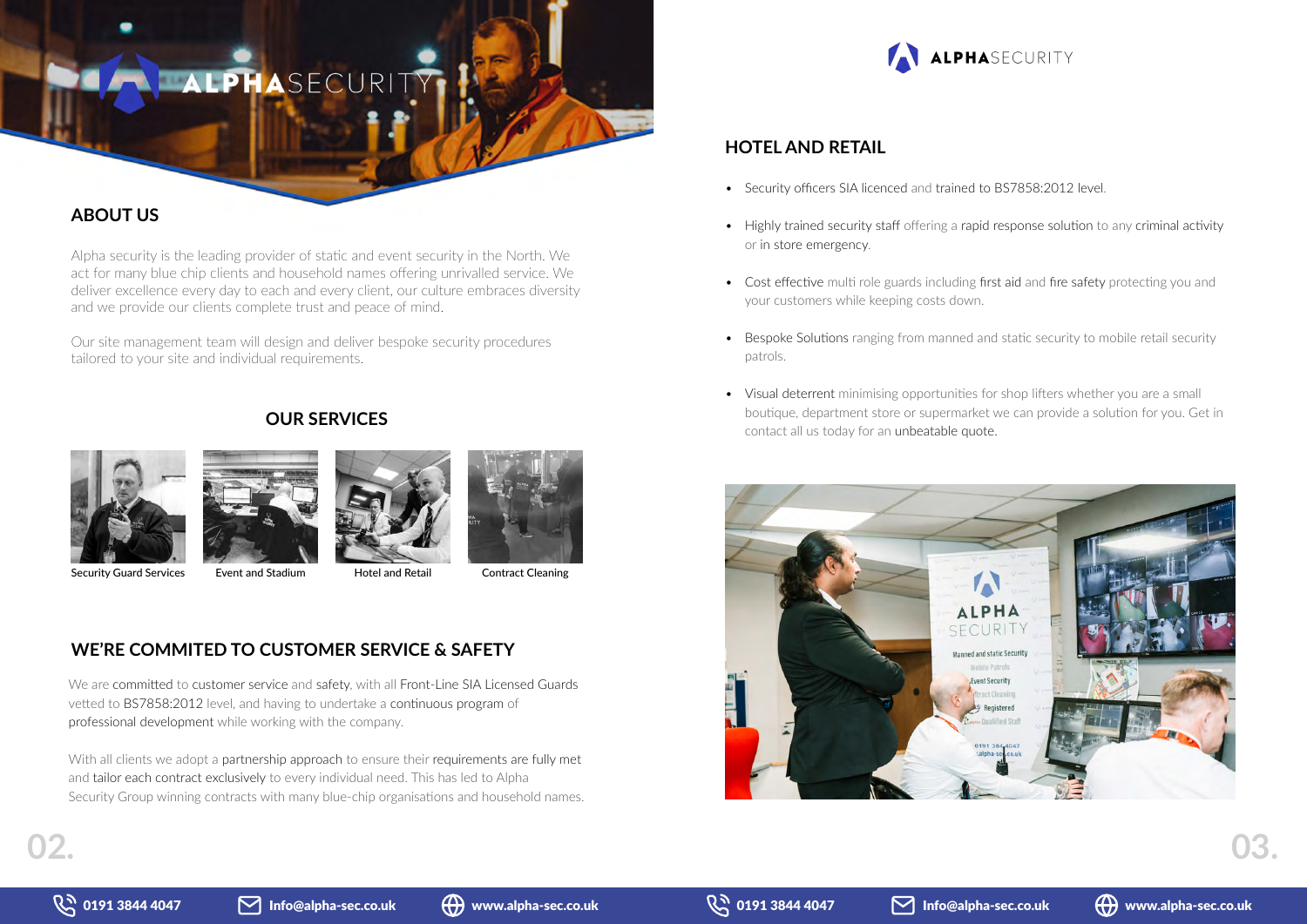

## SITE AND INDUSTRIAL SECURITY

We provide bespoke packages and multi-skilled, SIA licensed concierge staff. Our concierges are professional, trained security experts who provide executive, front of house security service to your company, obeying all company rules and wearing the suitable uniform.

They are friendly, reliable assets to your business that help to greet customers, clients and colleagues alike. We are an equal opportunities employer and our concierge staff are vetted to BS7858:2012. They are also First Aid trained and Fire Safety trained.



# **SECURITY GUARD SERVICES**

We offer security services and solutions of all variations. From Manned Guarding to Concierge, to Site and Industrial Security to Keyholding and Mobile Patrol, we are one of the most highly rated and trusted security companies in the country, putting the safety of your company, property, site or person at the heart of what we do. Please see below for more information about our individual services.

We provide site-specific security for construction and industrial land and property. This includes a number of site protection services, including the safeguarding of equipment, machinery and warehouse stock.

#### MANNED STATIC & STATIC GUARDING

Here at Alpha Security, we ensure our manned guards are highly professional, and that a strong level of trust is built between the officer and the client. We believe manned guarding is one of the most important, high-profile types of security solutions as it provides highly effective safety and security.

Alpha Security operates under the BS7499:2013 Code of Practice for Static Guarding & Mobile Patrol and all staff undergo continuous program of professional development to ensure high standards are maintained.





#### **CONCIERGE**

### KEYHOLDING AND MOBILE PATROL

At Alpha Security, we are aware of the demands of securing your industrial premises, as well as how important it is to keep your expensive, and often times dangerous, machinery safe. It also requires a particularly technical security skill-sets, as our officers will identify weaknesses on the site and establish a secure perimeter.

Our trained and trusted keyholding security guards hold a key to your premises at a secure location. If a threat is identified then the guard will visit the threat and deal with it accordingly.

As an extension of CCTV, we can help secure and man your grounds by provided a mobile patrol service, that helps to deal with threats immediately on-site, and without the need for a third party. Our mobile patrol units are state of the art vehicles that are very visibly recognisable of our brand, diminishing and deterring the potential for threats to occur.







# ALPHASECURITY



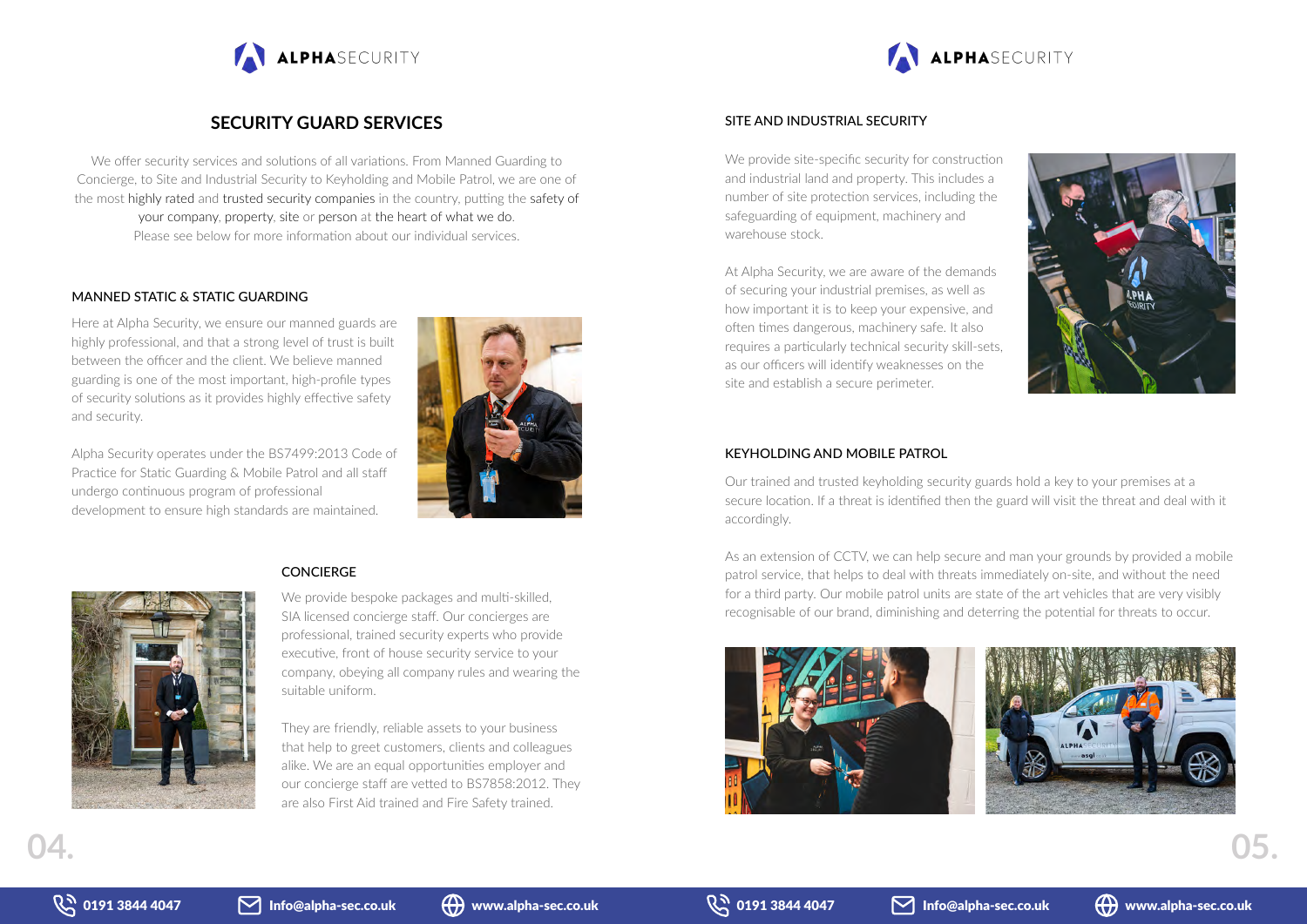



Alpha Security Group first began with Event and Stadium Security. As such, it is a specialist area of the industry for us. Our guards are specially trained in crowd management, and can offer protection for crowds of all sizes. For us, the safety of guests is paramount, as is the protection of the venue, and we aim to create a safe and secure environment for everyone involved.

> We are the biggest suppliers of sporting stewards and security in the North East of England. We provide security for crowds of all sizes, ensuring safety for every party involved. Keeping people safe and secure in a busy and lively environment is our number one priority, and we are well-trusted the region over.

Rigorous training and effective communications are the key to running large events with many attendees. We currently provide Safety Stewards and Front-Line SIA Guards to many football stadiums and one-off events across the region.









## CORPORATE & LOCAL AUTHORITY

## STADIUM MANAGEMENT AND SPORTING EVENTS



# LICENSED & LEISURE

This is a key area for Alpha Security Group, with many years' experience of supplying Door Supervisors to the Licensed Industry. We are an equal opportunities employer and all of our SIA Licensed staff are vetted to BS7858:2012 level.

The company operates under the BS7960:2016 Door Supervision Code of Practice and all staff undergo continuous program of professional development to ensure high standards are maintained. Our goal is to keep your premises safe in an effective and professional manner, while ensuring your customers have a good time.

Here at Alpha Security, we help councils and local authority to provide this duty of care, by assisting them in their duties in the most safe and secure way possible.

We are also accredited under LANTRA to provide Car Park, Traffic and pedestrian management design. We provide traffic management and stewards for stadium events, utilities and local authorities.

Security for music and live entertainment events places a priority focus on the safety of both the spectators, the performers and everyone working at the event, making sure that there is a clear, safe distance between these three components. Events run smoothly because of the knowledge of our SIA-licensed guards, who are experienced in emergency planning and crowd control.

#### MUSIC & LIVE ENTERTAINMENT